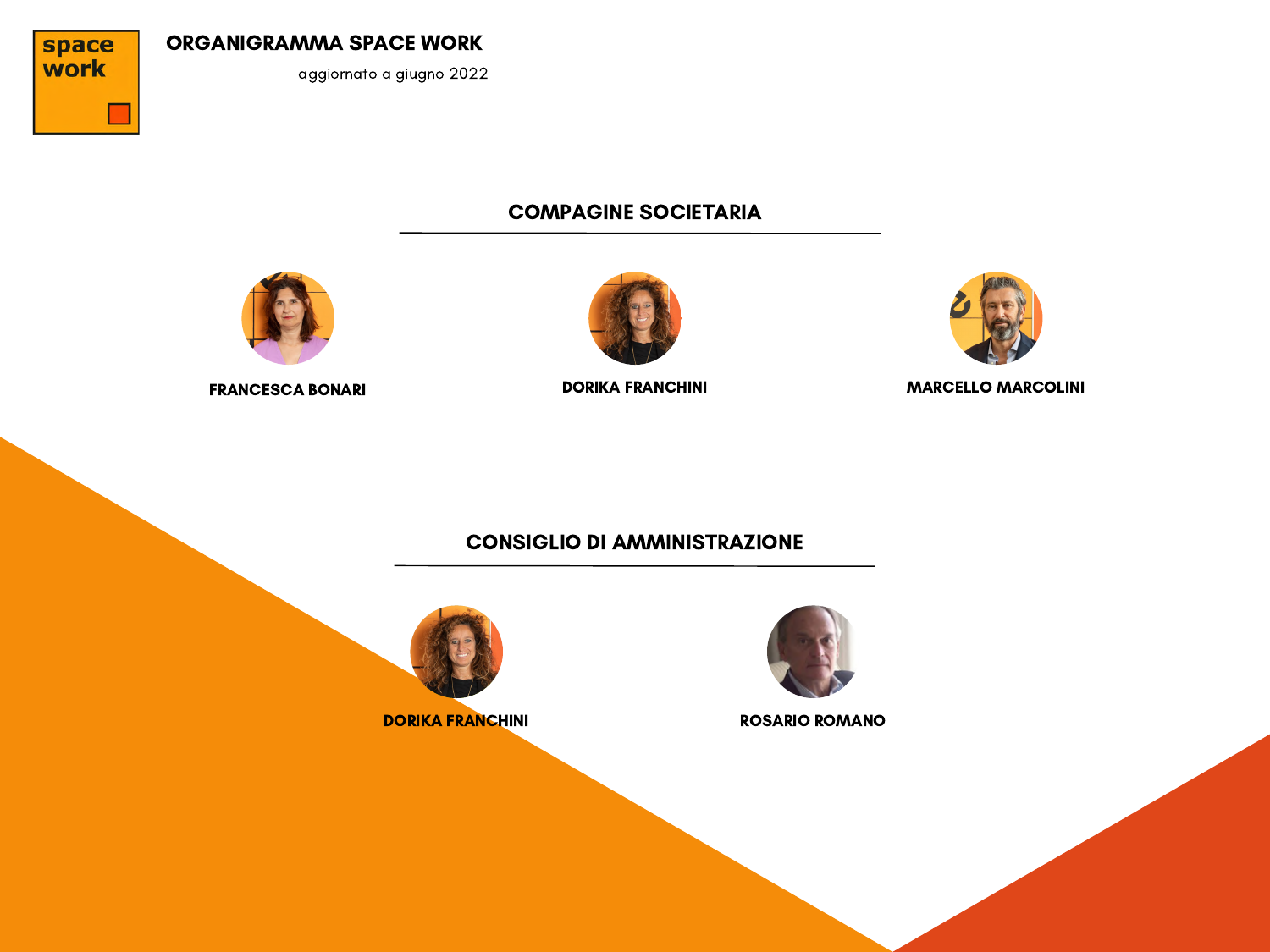

aggiornato a giugno 2022



DIREZIONE OPERATIVA DORIKA FRANCHINI

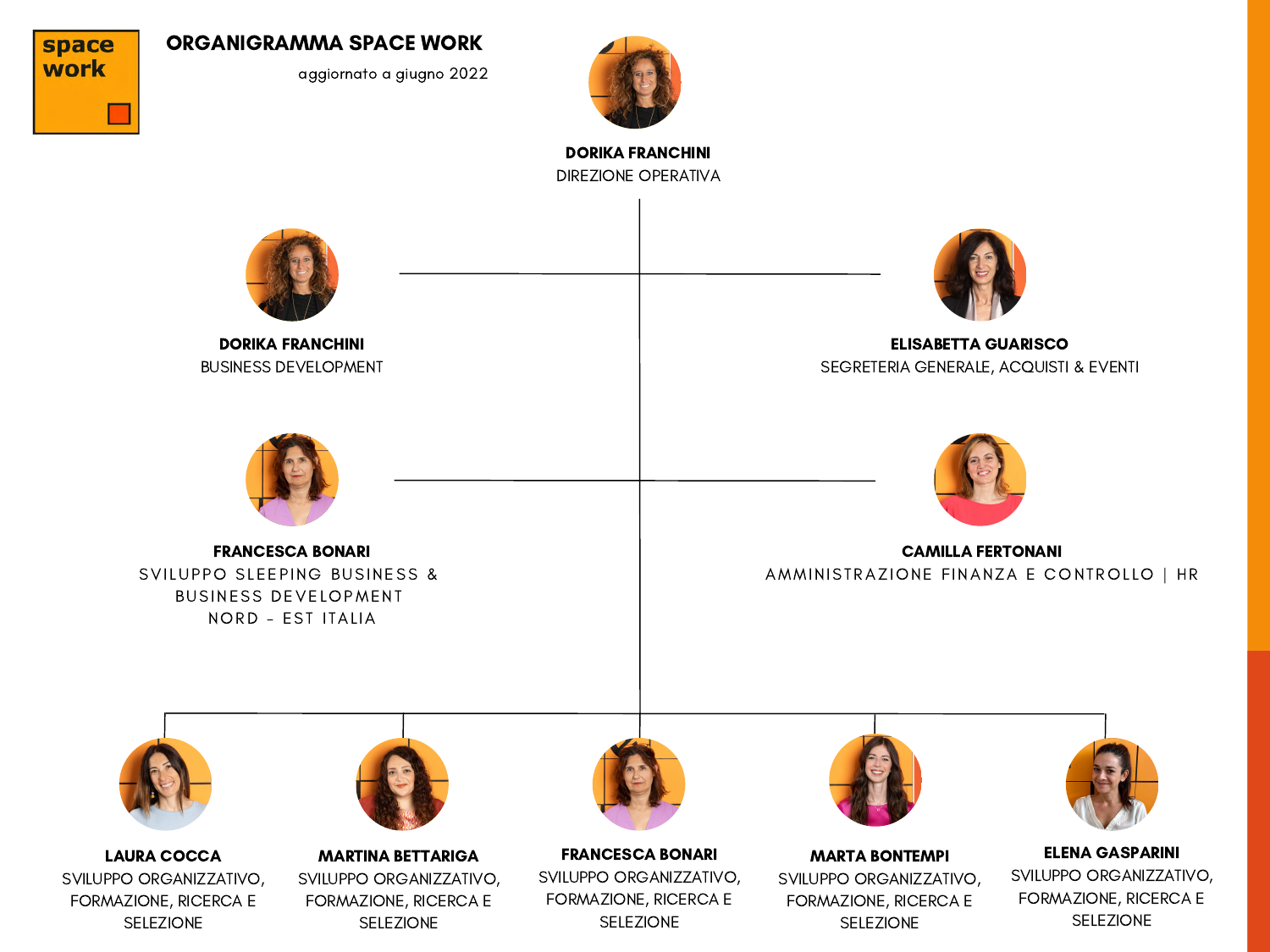

aggiornato a giugno 2022

# TEAM COCCA

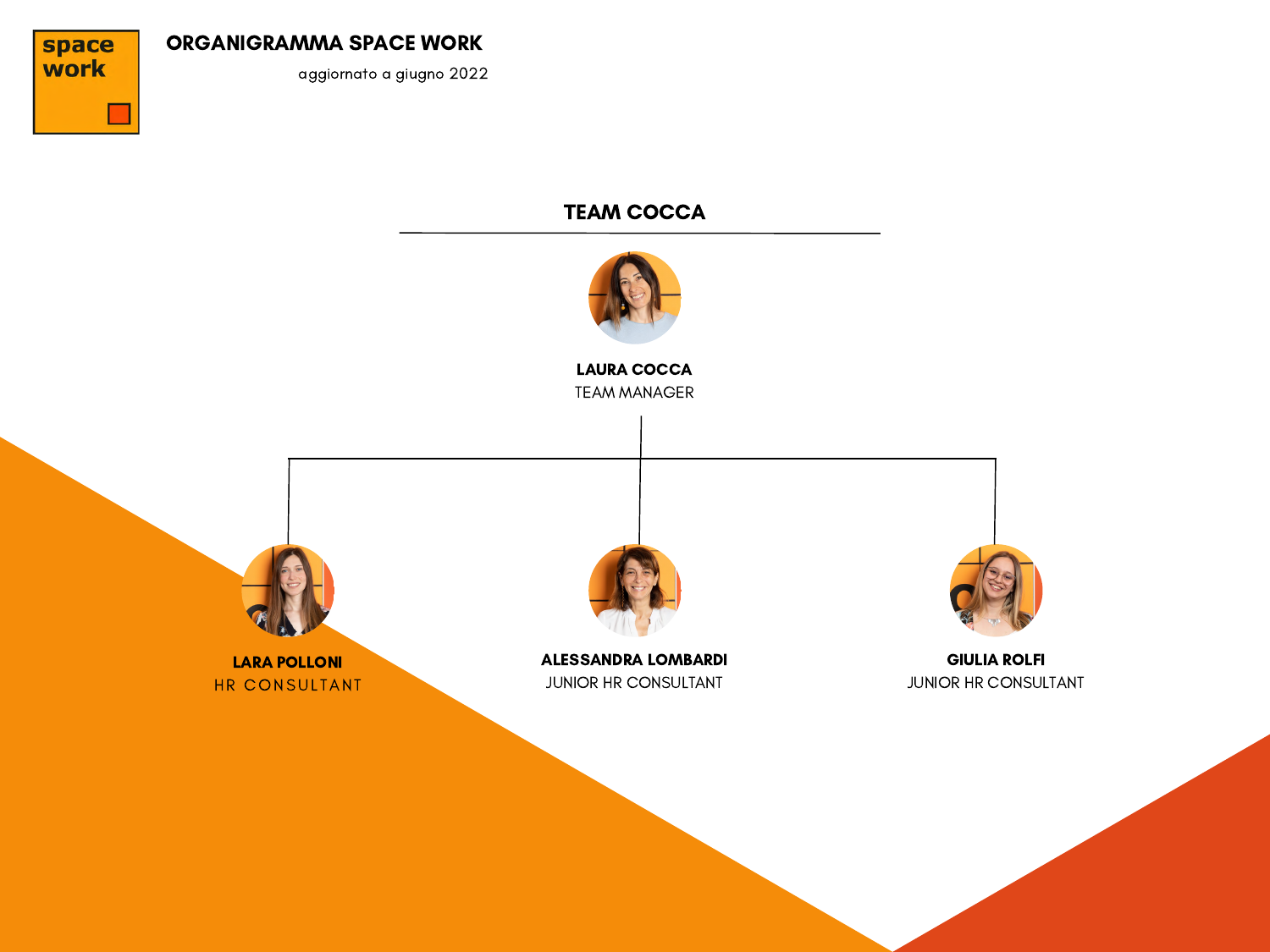

aggiornato a giugno 2022

# TEAM BETTARIGA

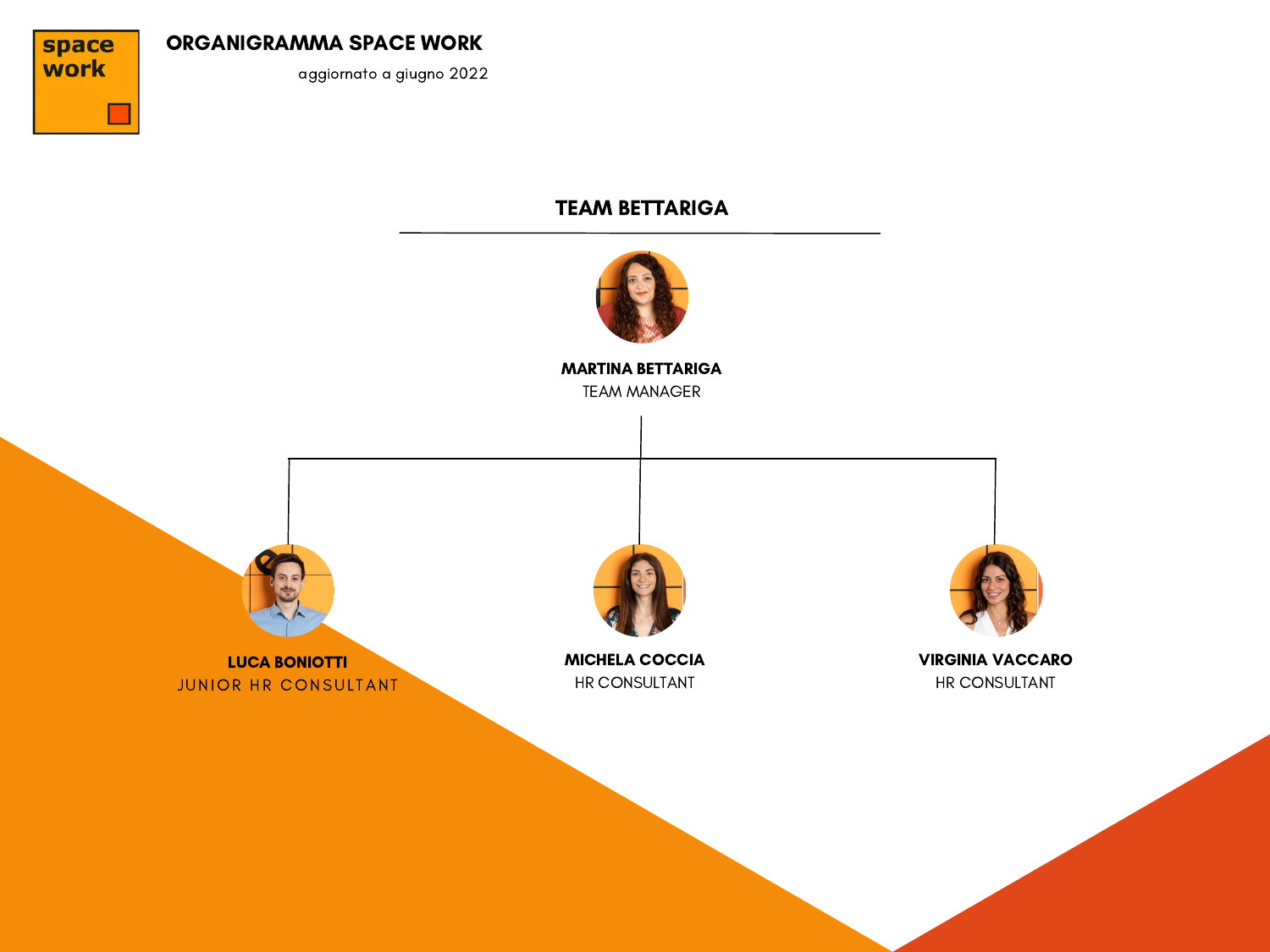

aggiornato a giugno 2022

## TEAM BONTEMPI



TEAM MANAGER MARTA BONTEMPI

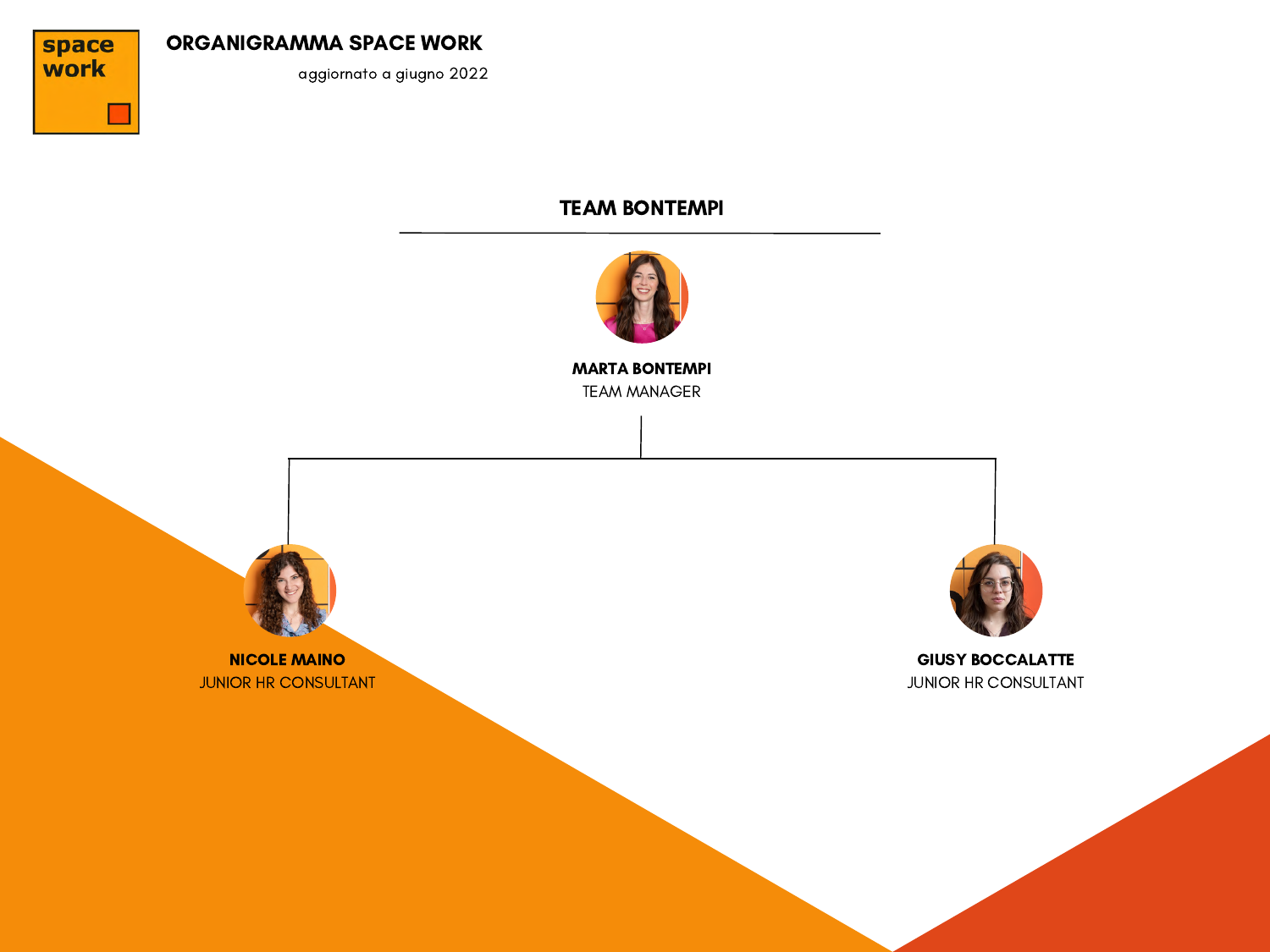

aggiornato a giugno 2022

## TEAM BONARI



TEAM MANAGER FRANCESCA BONARI